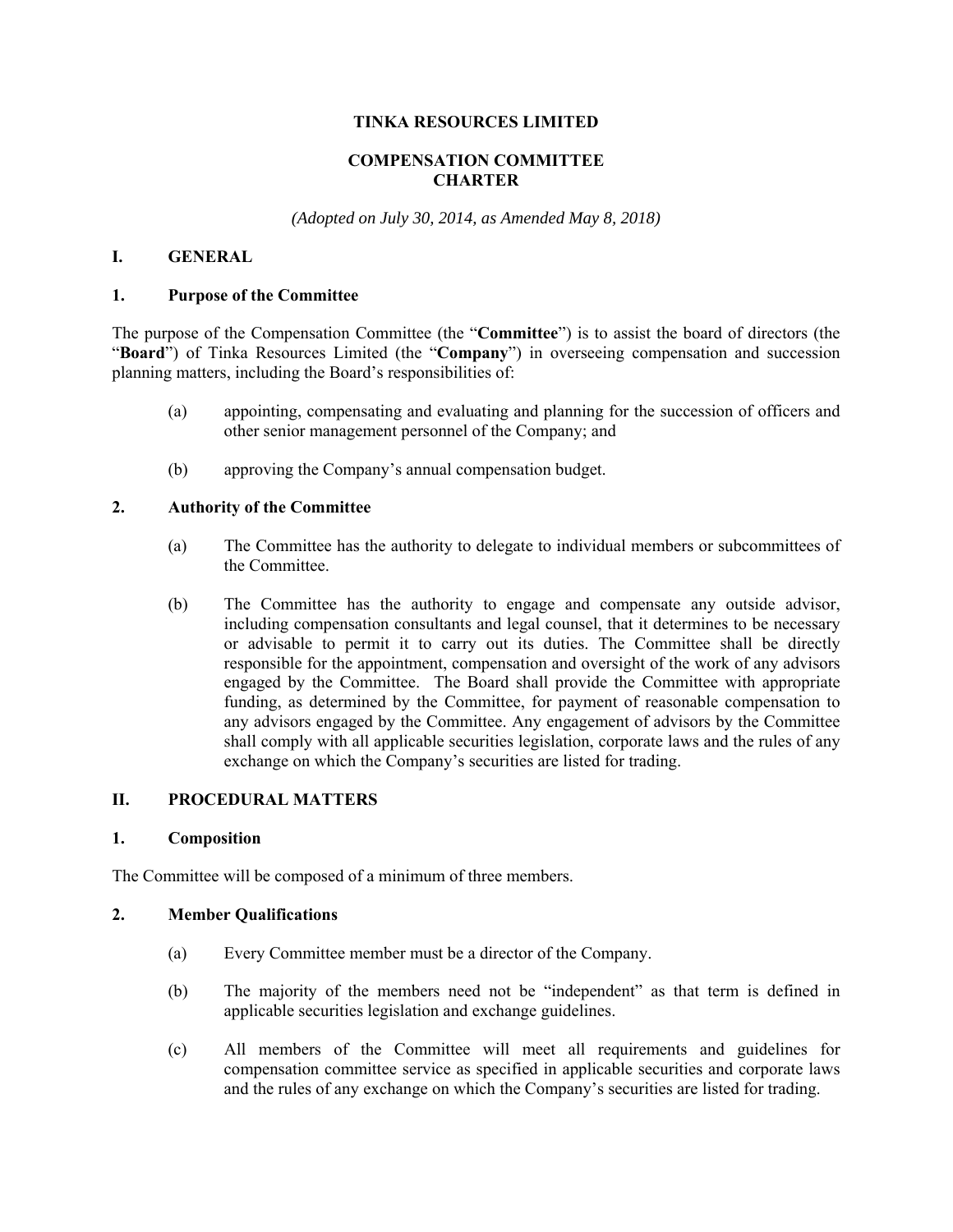#### **3. Member Appointment and Removal**

Members of the Committee will be appointed from time to time and will hold office at the pleasure of the Board.

Where a vacancy occurs at any time in the membership of the Committee, it may be filled by the Board on the recommendation of the Committee, and will be filled by the Board if the membership of the Committee falls below 3 directors.

## **4. Committee Structure and Operations**

#### (a) **Chair**

The Board may appoint one member of the Committee to act as Chair of the Committee.

The Chair of the Committee must be "independent" as that term is defined in applicable securities legislation and exchange guidelines (except in the circumstances, and only to the extend, permitted by all applicable legal and regulatory requirements).

The Chair of the Committee may be removed at any time at the discretion of the Board. If in any year, the Board does not appoint a Chair, the incumbent Chair will continue in office until a successor is appointed.

If no Chair is elected, or if the Chair of the Committee is not present within 15 minutes after the time set for holding the meeting, the Committee will select one of the other members of the Committee to preside at that meeting.

#### (b) **Meetings**

The Chair of the Committee will be responsible for developing and setting the agenda for Committee meetings, and determining the time, place and frequency of Committee meetings. However, the Committee will meet at least twice per year and as many additional times as the Committee deems necessary to carry out its duties. The Chair or any two members of the Committee may call a meeting.

#### (c) **Notice**

Notice of the time and place of every meeting will be given in writing or by e-mail or facsimile communication to each member of the Committee at least 48 hours prior to the time fixed for such meeting.

#### (d) **Quorum**

A majority of the Committee will constitute a quorum. No business may be transacted by the Committee except at a meeting of its members at which a quorum of the Committee is present in person or by telephone or other communications medium if all directors participating in the meeting, whether by telephone, by other communications medium or in person, are able to communicate with each other.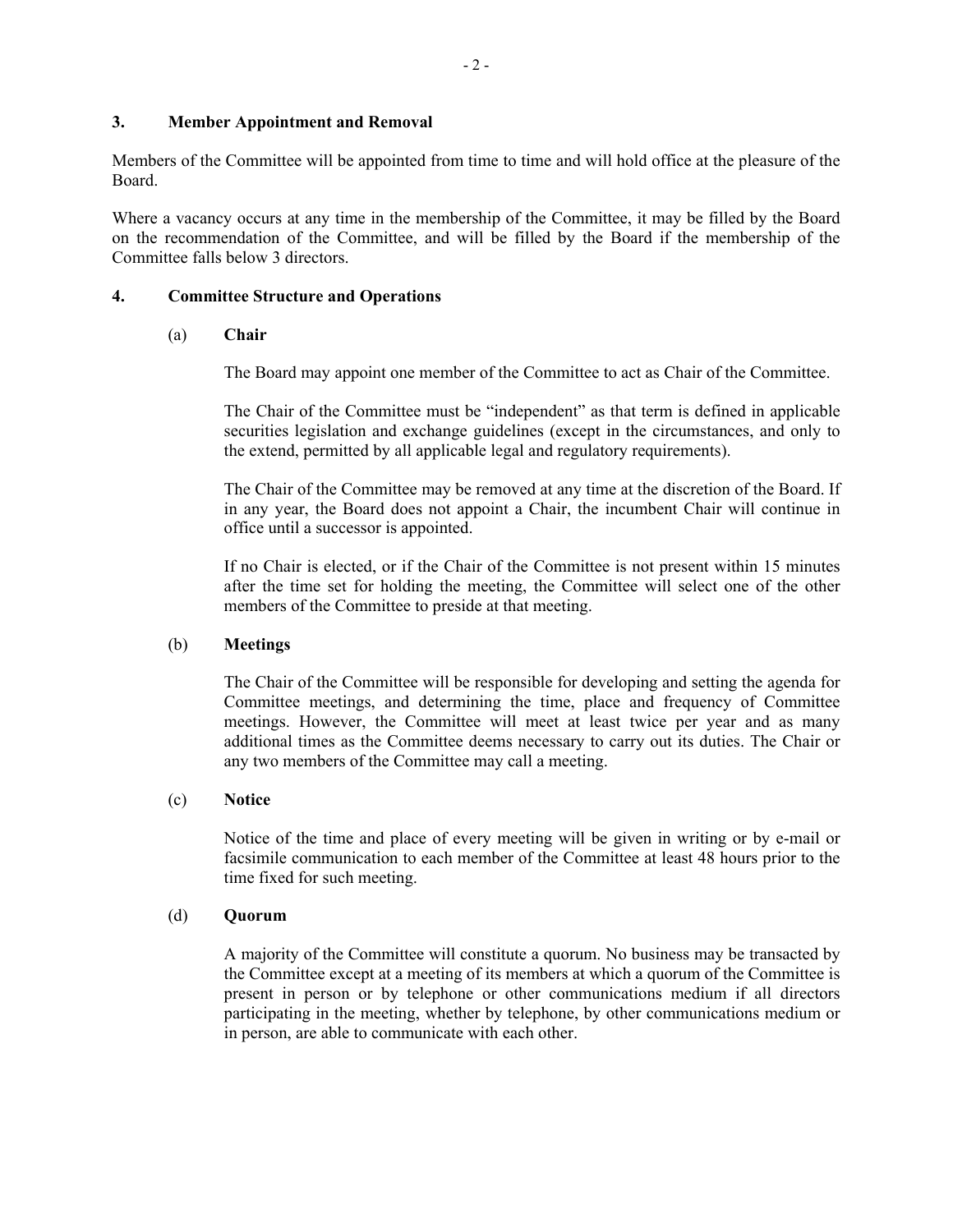#### (e) **Attendees**

The Committee may invite such directors, officers and employees of the Company and advisors as it sees fit from time to time to attend meetings of the Committee and assist in the discussion and consideration of matters relating to the Committee. During each meeting of the Committee, the Committee will meet with only Committee members present in person or by other permitted means.

## (f) **Secretary**

The Committee will appoint a Secretary to the Committee who need not be a director of the Company.

## (g) **Records**

Minutes of meetings of the Committee will be recorded and maintained by the Secretary to the Committee and will be subsequently presented to the Committee for review and approval.

## **5. Committee and Charter Review**

The Committee will conduct an annual review and assessment of its performance, effectiveness and contribution, including a review of its compliance with this Charter, in accordance with the process developed by the Board. The Committee will conduct such review and assessment in such manner as it deems appropriate and report the results thereof to the Board.

The Committee will also review and assess the adequacy of this Charter on an annual basis, taking into account all legislative and regulatory requirements applicable to the Committee, as well as any best practice guidelines recommended by regulators or any exchange on which the Company's securities are listed for trading and will recommend changes to the Board thereon.

## **6. Reporting to the Board**

The Committee will regularly report to the Board on all significant matters it has considered and addressed and with respect to such other matters that are within its responsibilities, including any matters approved by the Committee or recommended by the Committee for approval by the Board. The Committee will circulate to the Board copies of the minutes of each meeting held.

## **III. RESPONSIBILITIES**

## **1. General**

The Committee is responsible for:

- (a) reviewing the Company's overall compensation philosophy with the objective to attract, retain and motivate executives critical to the success of the Company;
- (b) addressing matters related to compensation of the Chief Executive Officer (the "**CEO**");
- (c) making recommendations to the Board with respect to non-CEO and director compensation, incentive-compensation plans and equity-based plans;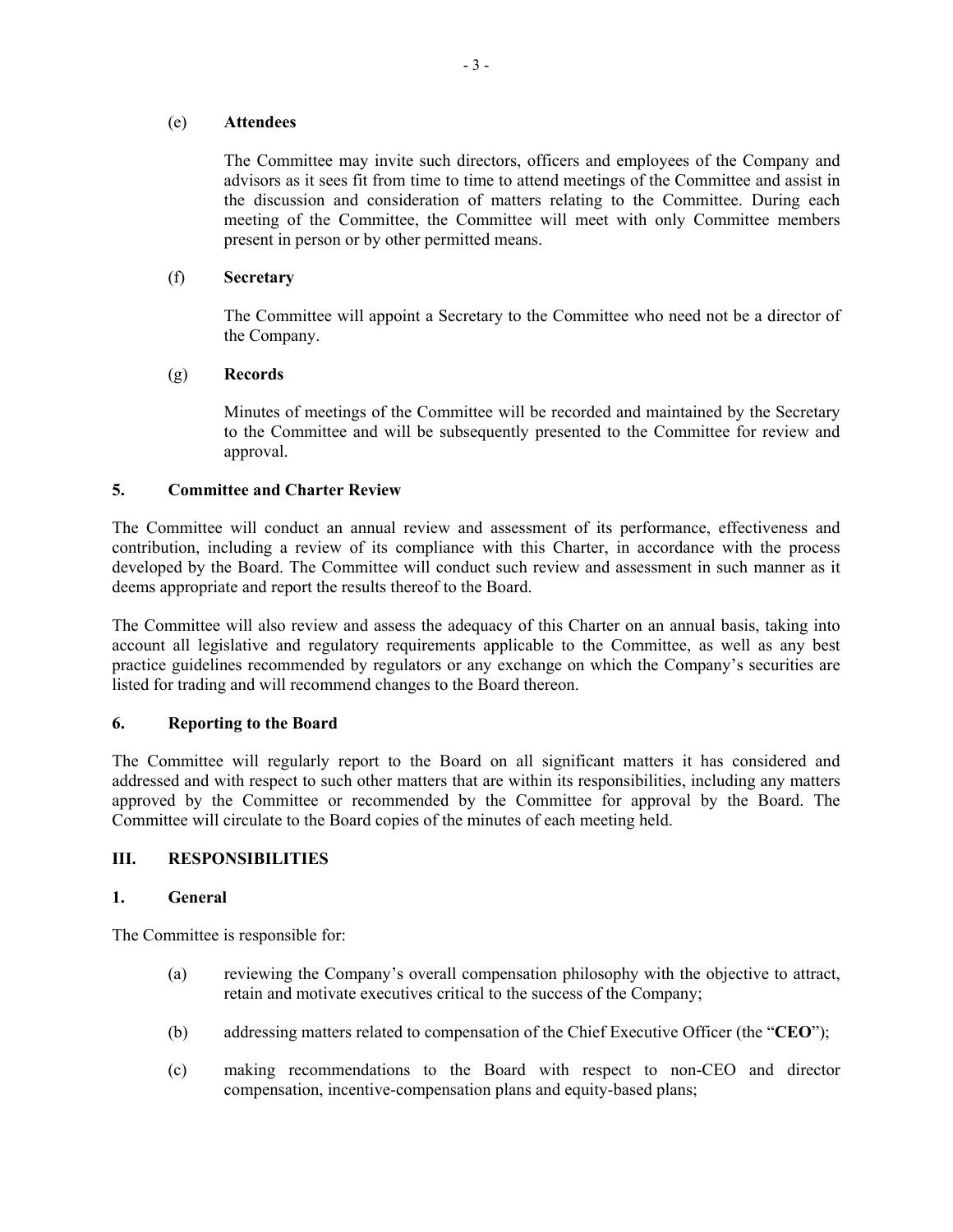- (d) maintain fair, competitive and cost-effective compensation programs for its executives;
- (e) link the interests of executives with those of the holders of common shares of the Company;
- (f) reviewing executive compensation disclosure before the Company publicly discloses this information; and
- (g) performing any other duties or responsibilities expressly delegated to the Committee by the Board from time-to-time relating to the Company's compensation programs.

# **2. CEO Compensation**

With respect to compensation of the CEO, the Committee is responsible for:

- (a) reviewing and approving corporate goals and objectives relevant to CEO compensation;
- (b) evaluating the CEO's performance in light of those corporate goals and objectives; and
- (c) determining or making recommendations to the Board with respect to the CEO's compensation level based on this evaluation.

In determining the long-term incentive component of the compensation of the CEO, the Committee shall consider the Company's performance and relative shareholder return, the value of similar incentive compensation given to CEO's at comparable companies and the compensation given to the CEO in past years.

## **3. Annual Review of CEO Compensation**

The Committee shall annually review and assess the competitiveness and appropriateness of the compensation package of the CEO. In conducting such review, the Committee shall consider:

- (a) the compensation package of the CEO for the prior year;
- (b) the Committee's evaluation of the performance of the CEO;
- (c) the Company's performance and relative shareholder return, as well as other key measures of performance;
- (d) whether the compensation package reflects an appropriate balance between salary and incentive compensation, as well as the mix between short and longer-term incentives to improve performance of the Company;
- (e) the competitiveness of the compensation package, including the value of similar incentive awards and benefits such as pensions and supplementary executive retirement plans, paid to equivalent officers and positions at comparable companies;
- (f) the impact of the level and form of awards on the Company and its shareholders from a tax, accounting, cash flow and dilution perspective; and
- (g) the awards given to the CEO.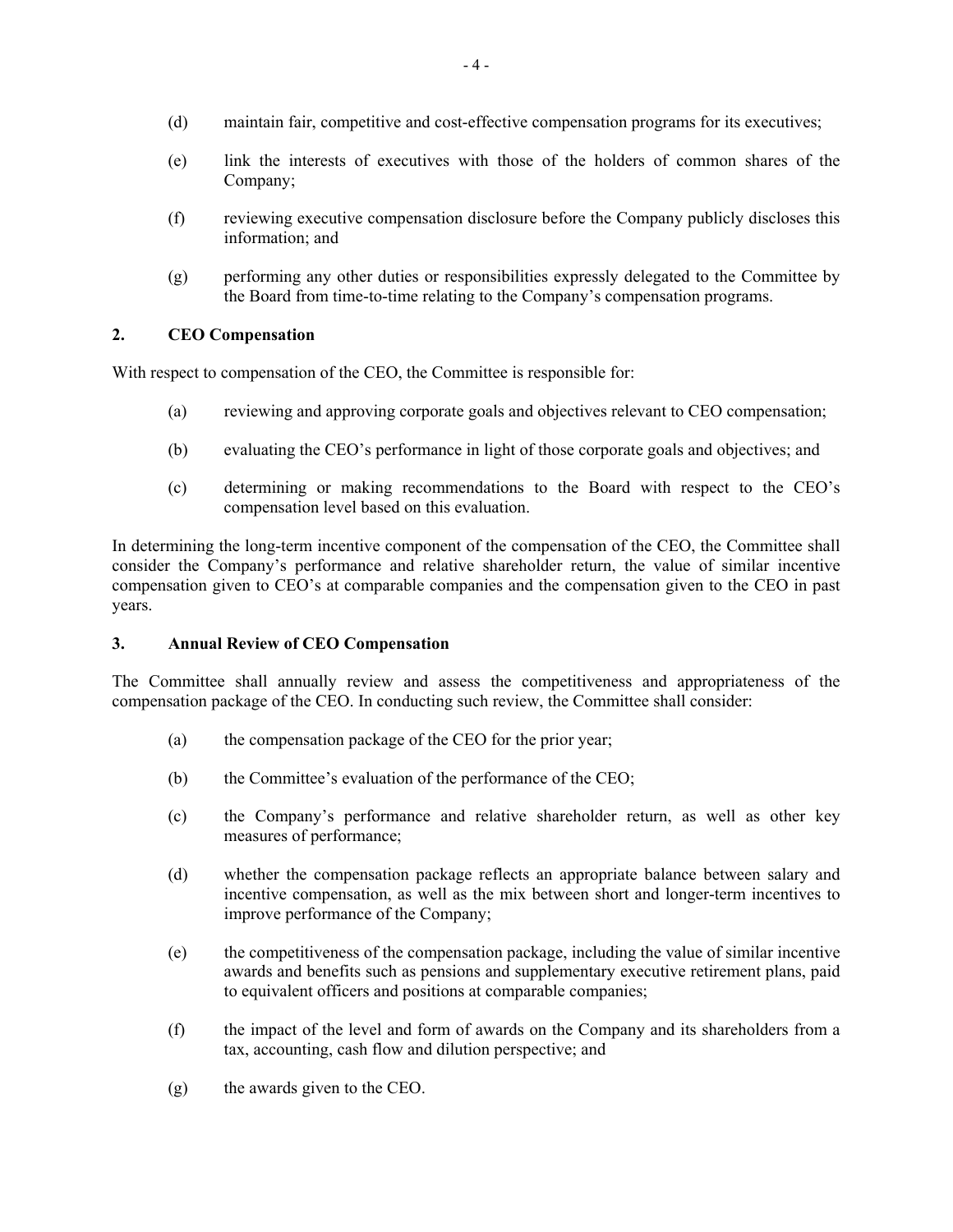The CEO shall not be present during any deliberations or voting by the Committee related to the CEO's compensation.

# **4. Compensation of Non-CEO Officers**

With respect to compensation of non CEO-officers, the Committee is responsible for:

- (a) recommending the process and criteria to be used to evaluate the performance of non-CEO officers;
- (b) reviewing and approving the performance evaluations of the Company's non-CEO officers; and
- (c) approving the individual compensation packages provided to non-CEO officers.

The Committee should consider all forms of remuneration when determining the level of compensation paid to non-CEO officers, including long-term incentives and benefits. The Committee should also consider information regarding other companies, the nature of the Company's business, the need to obtain qualified individuals, short-term and long-term performance goals and actual performance and shareholder returns and evaluations and compensation in previous years.

## **5. Compensation of Directors**

The Committee will, on an annual basis:

- (a) review the adequacy, amount and form of the compensation to be paid to each director;
- (b) consider whether that compensation realistically reflects the time commitment, responsibilities and risks of the directors; and
- (c) make recommendations to the Board based on this review and analysis.

The Committee may also make recommendations to the Board on minimum share ownership requirements for directors of the Company.

## **6. Incentive-Compensation Plans**

- (a) With respect to incentive-compensation plans, the Committee is responsible for:
	- (i) making recommendations to the Board with respect to the adoption and amendment of executive incentive-compensation plans; and
	- (ii) approving all CEO and non-CEO officer incentive bonus plans and all awards under such plans.

## **7. Equity-Based Plans**

With respect to equity-based plans, the Committee is responsible for periodically reviewing and making recommendations to the Board regarding equity-based compensation plans that the Company establishes for, or makes available to, its employees and/or consultants, including the designation of those who may participate in such plans, share and option availability under such plans and the administration of share